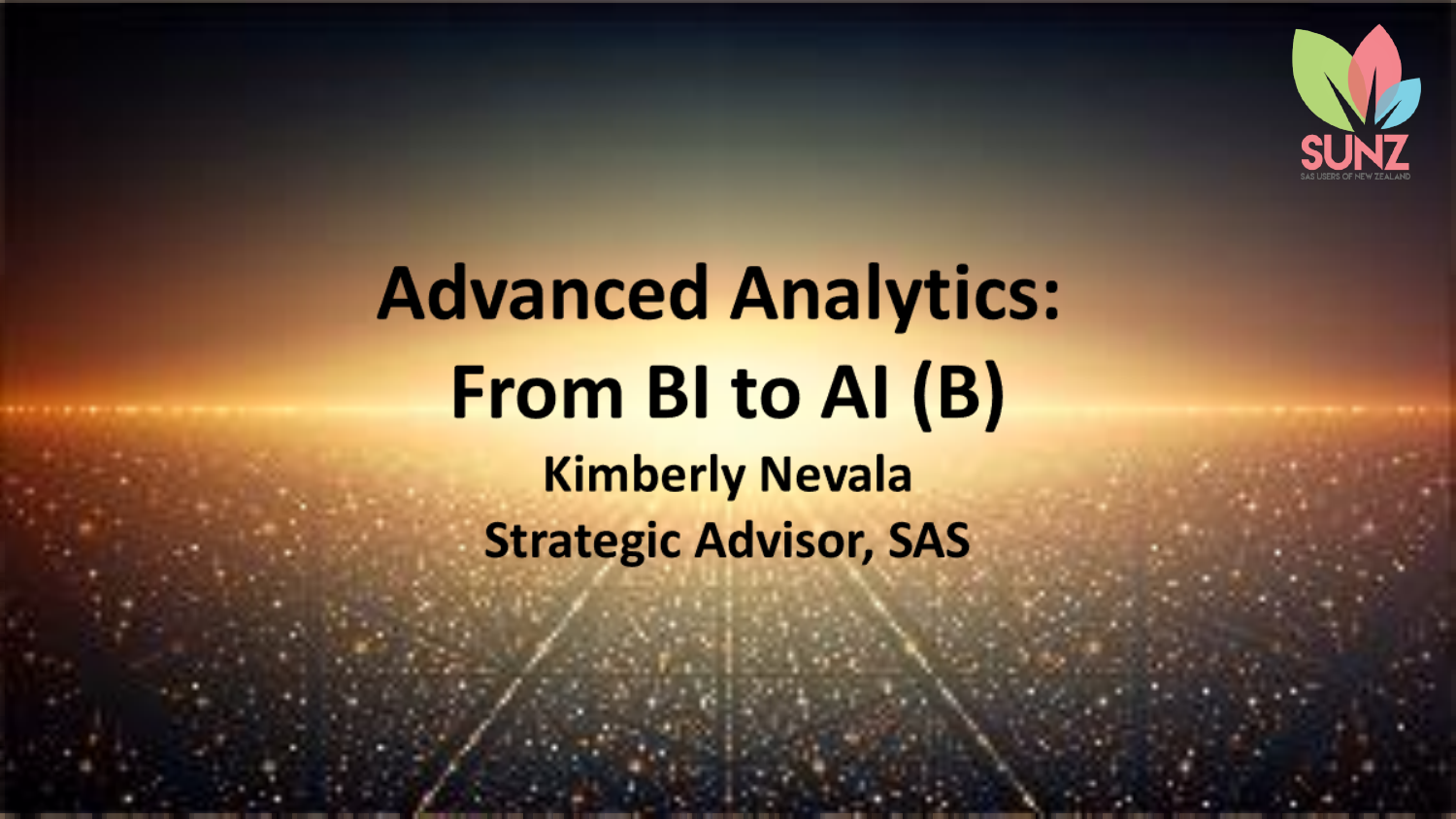

## By 2020 **55%** of organizations will be **digitally determined**.

https://www.idc-community.com/2018/11/08/worldwide-digital-transformation-2019-predictions/

## (In 2019) **25%** of firms will **decelerate digital efforts** altogether and **lose** market share.

Forrester 2019 Predictions

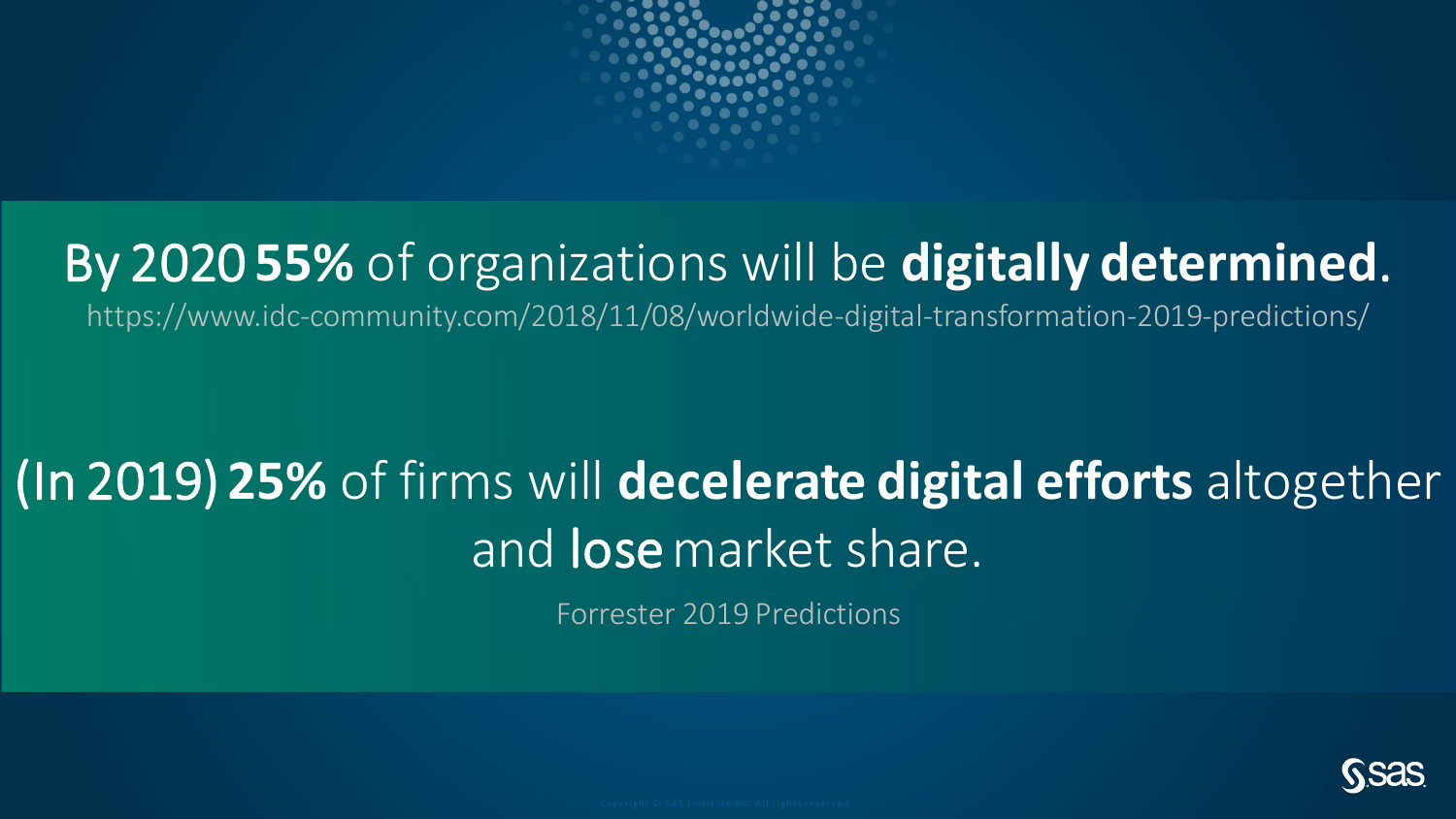## The Analytics Spectrum: From BI to AI



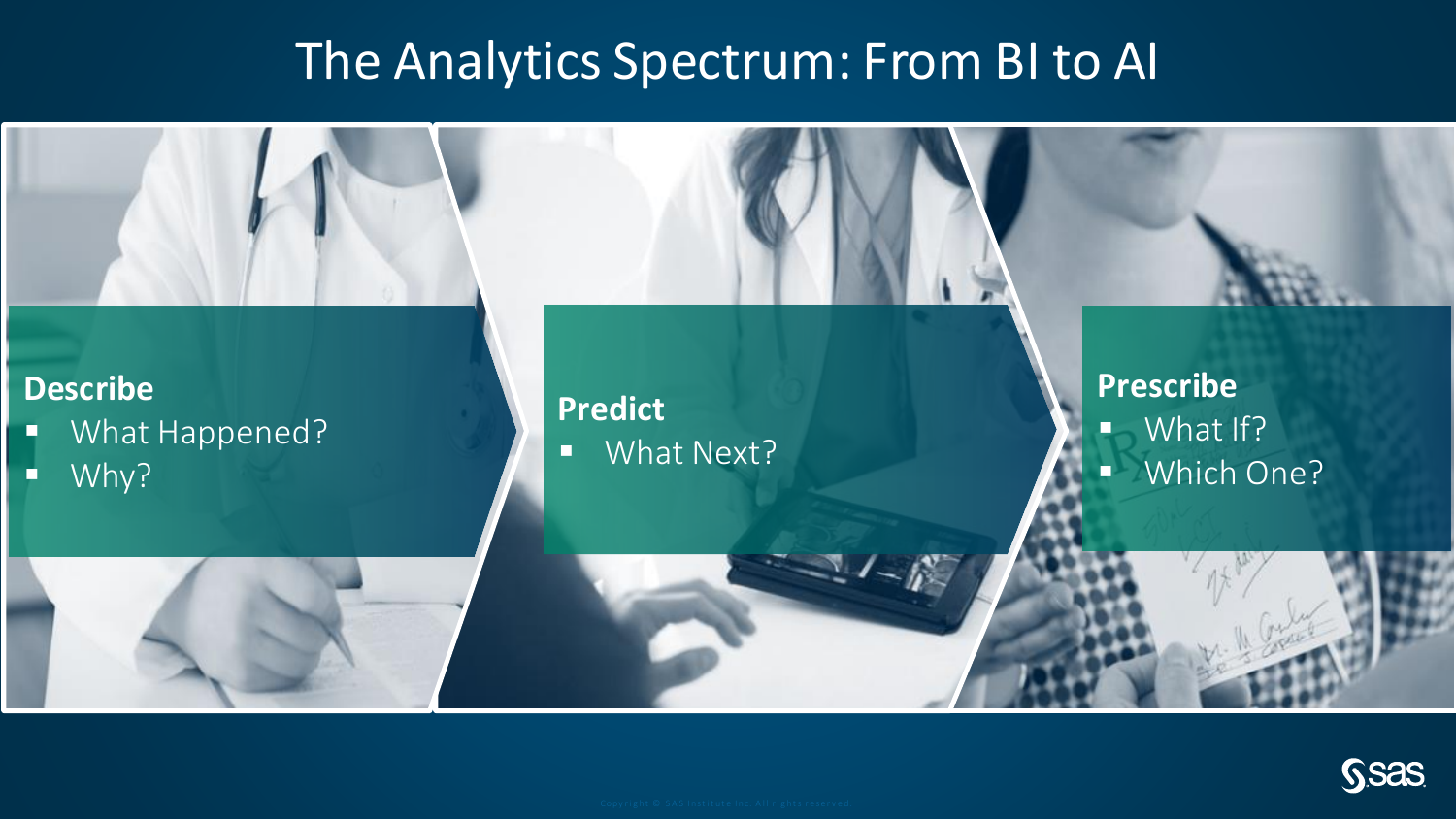## The Analytics Spectrum: From BI to AI

#### **Perceive**

- Learn From Experience (aka data)
	- Respond to New Input
- Engage Intuitively ("in plain English")

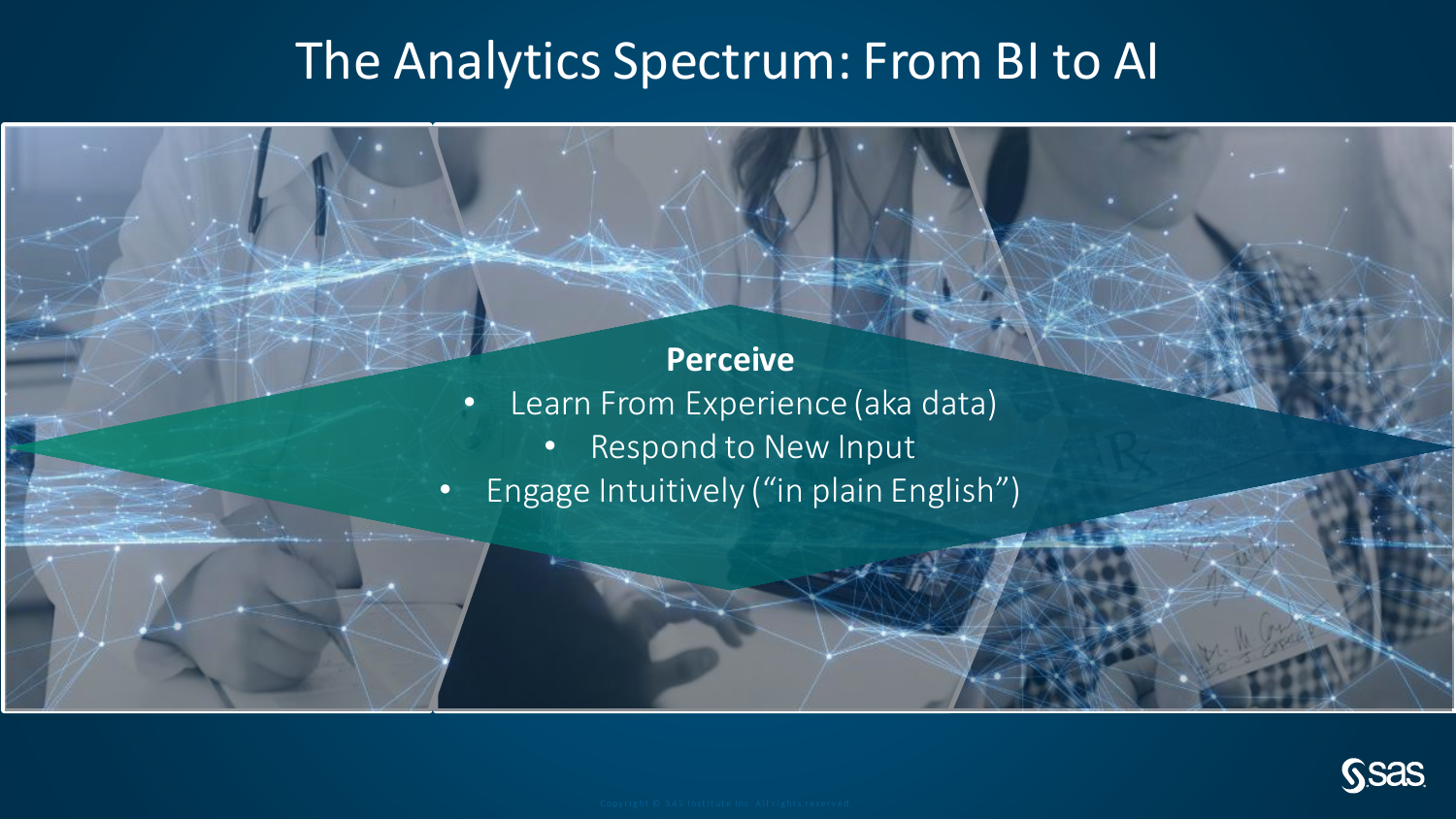### From BI to AI: The Mindset Shift



#### **Describe**

- **EXALLE ANGLE STARK INC.** FIRAL Metrics
- Status Quo
- **Doesn't Challenge**

#### **Predict**

- Automate Insight
- **Inpacts Perceived Value**
- **E** Changes Process

**Prescribe** ■ New Process, Roles

**Perceive** Augmented, Automated

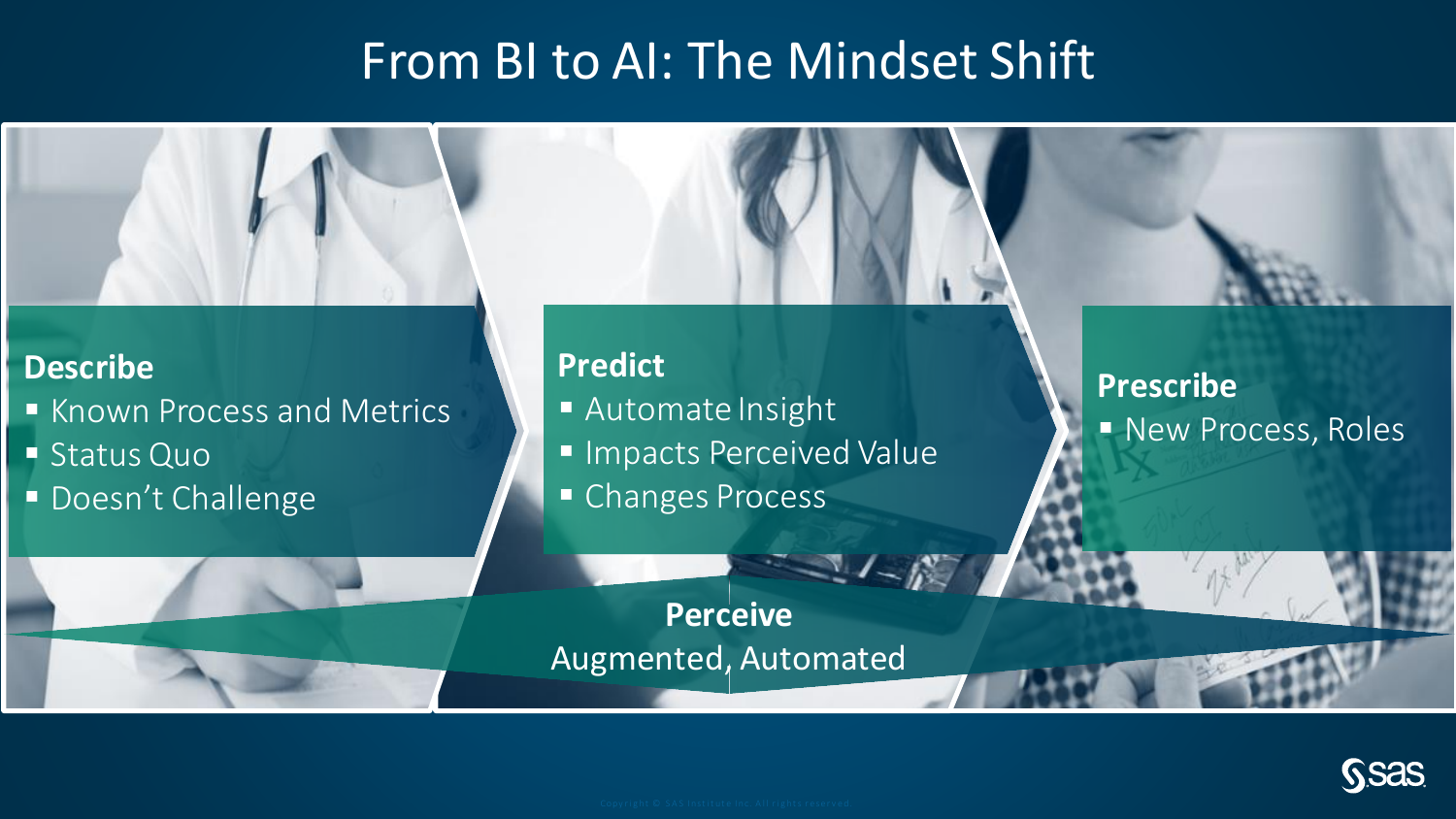# NEWS FLASH

# Not everyone is interested in analytics!

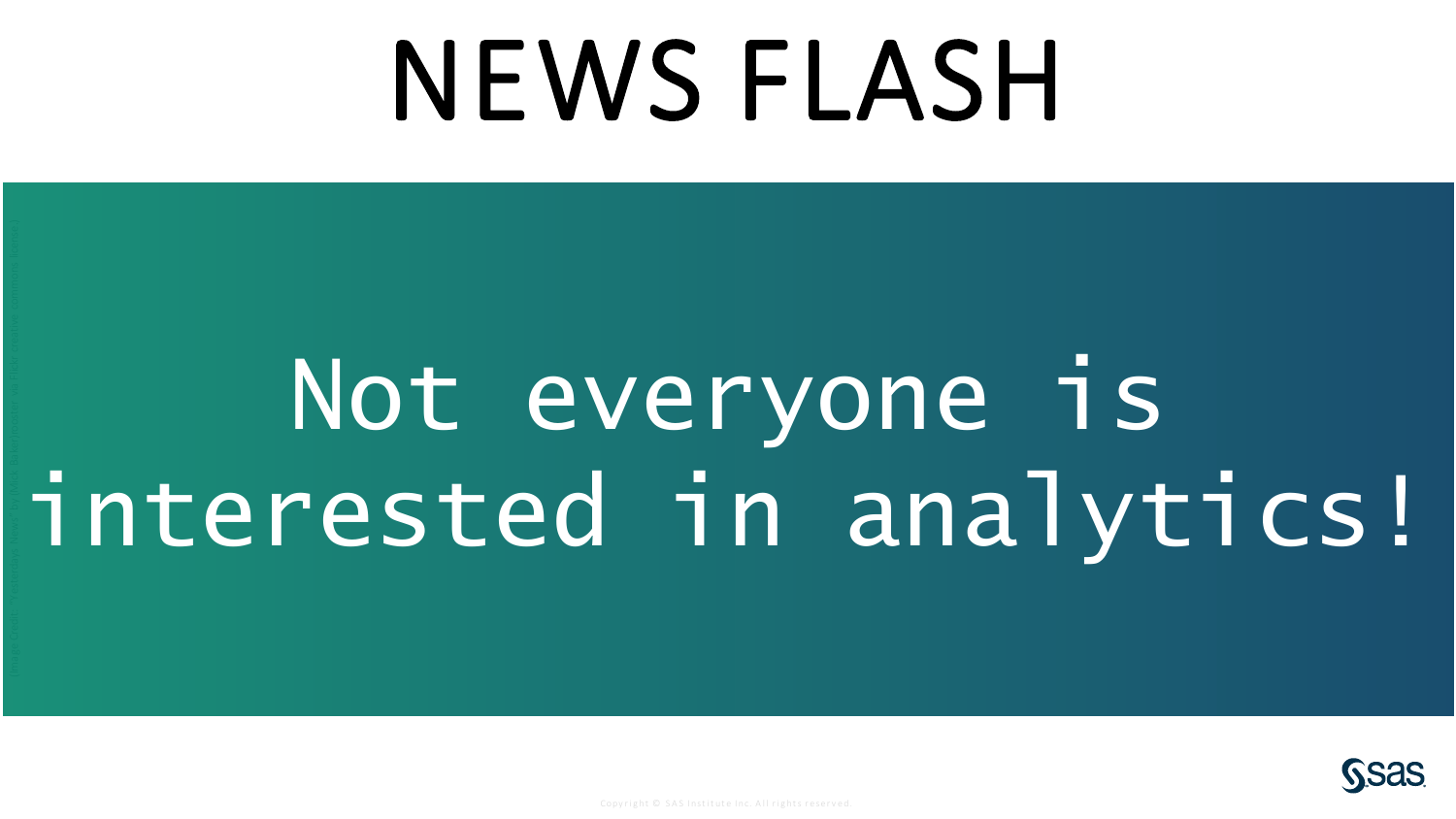## Developing An Adaptive Pipeline

#### **Ramp Up: Better, Faster**

- Automate Tasks
- Expedite Insight
- Capture Additional Data

#### **Rethink How**

- **Predict and Proactively** Engage
- **E** Identify New Patterns

#### **Reimagine What**

- Create New Products, Services
- Continually Improve

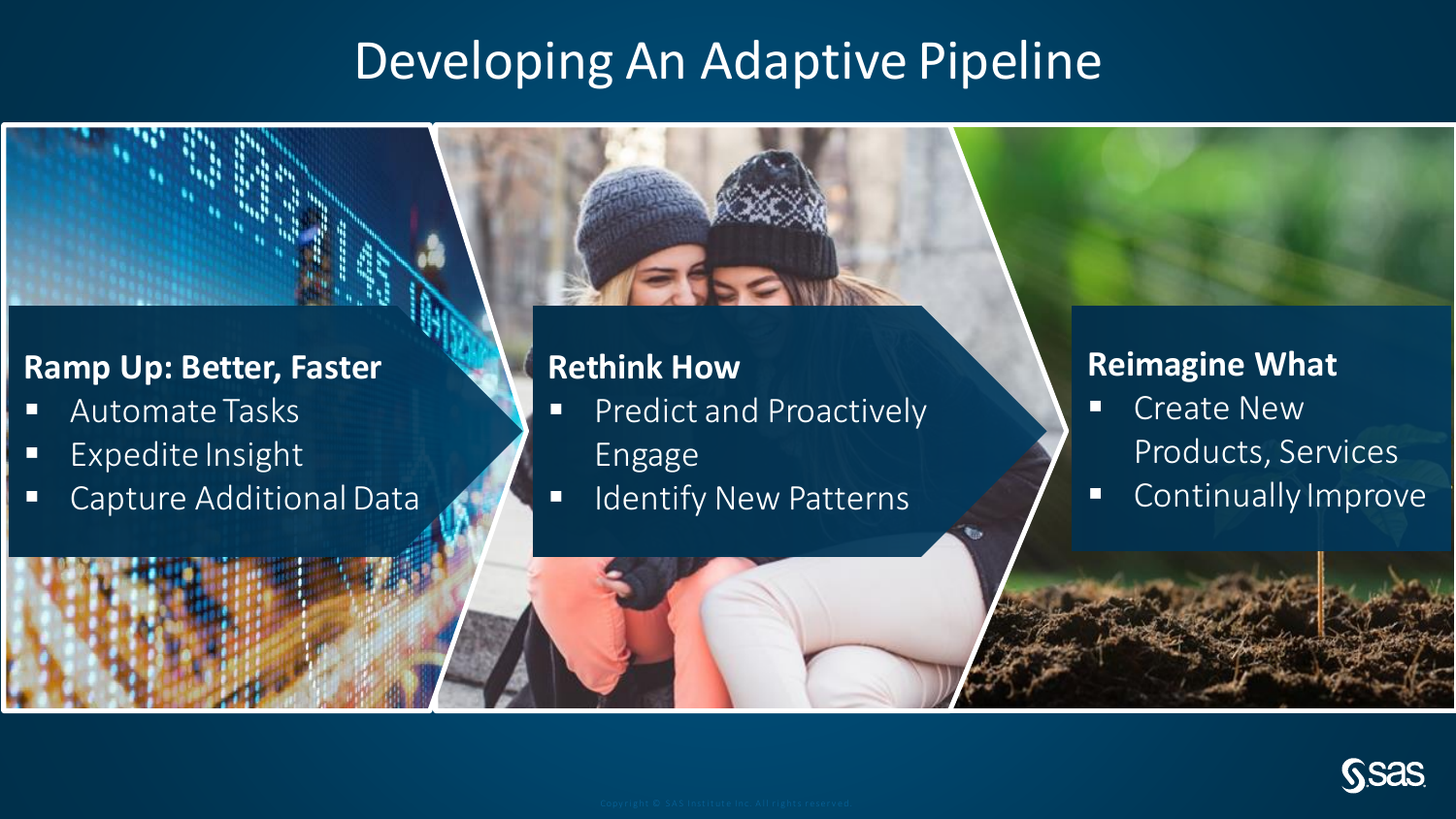## Developing An Adaptive Pipeline: Example

#### Early Issue Detection

■ Customer Svc, Call and Maintenance Logs + Design Data

#### Predictive Maintenance

■ Real-Time Operating Conditions + Historical Performance Data etc.

#### Pay for Performance

- Vehicle as Platform
- Sell the Service

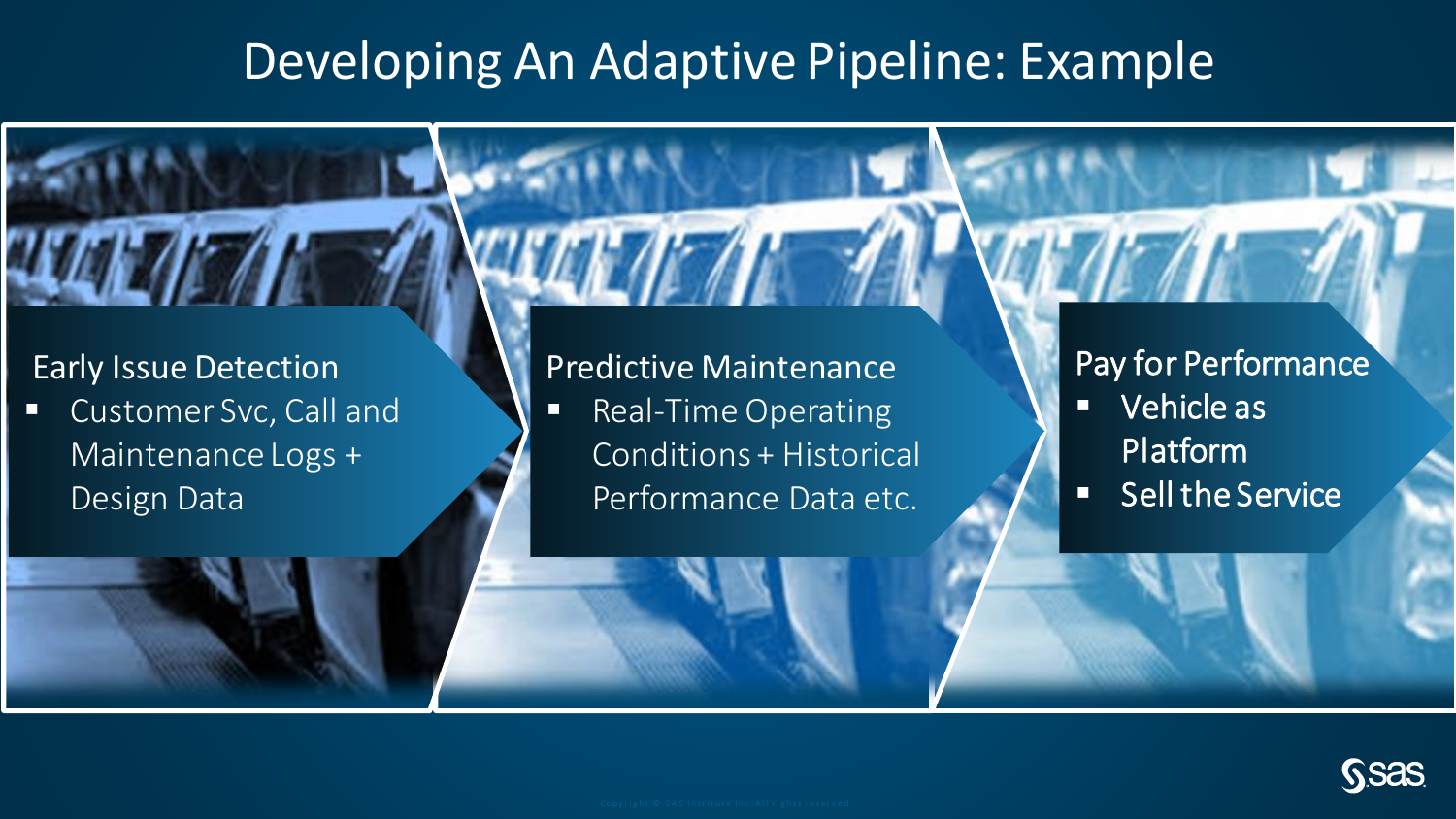

## What Is The Desired Business Outcome?